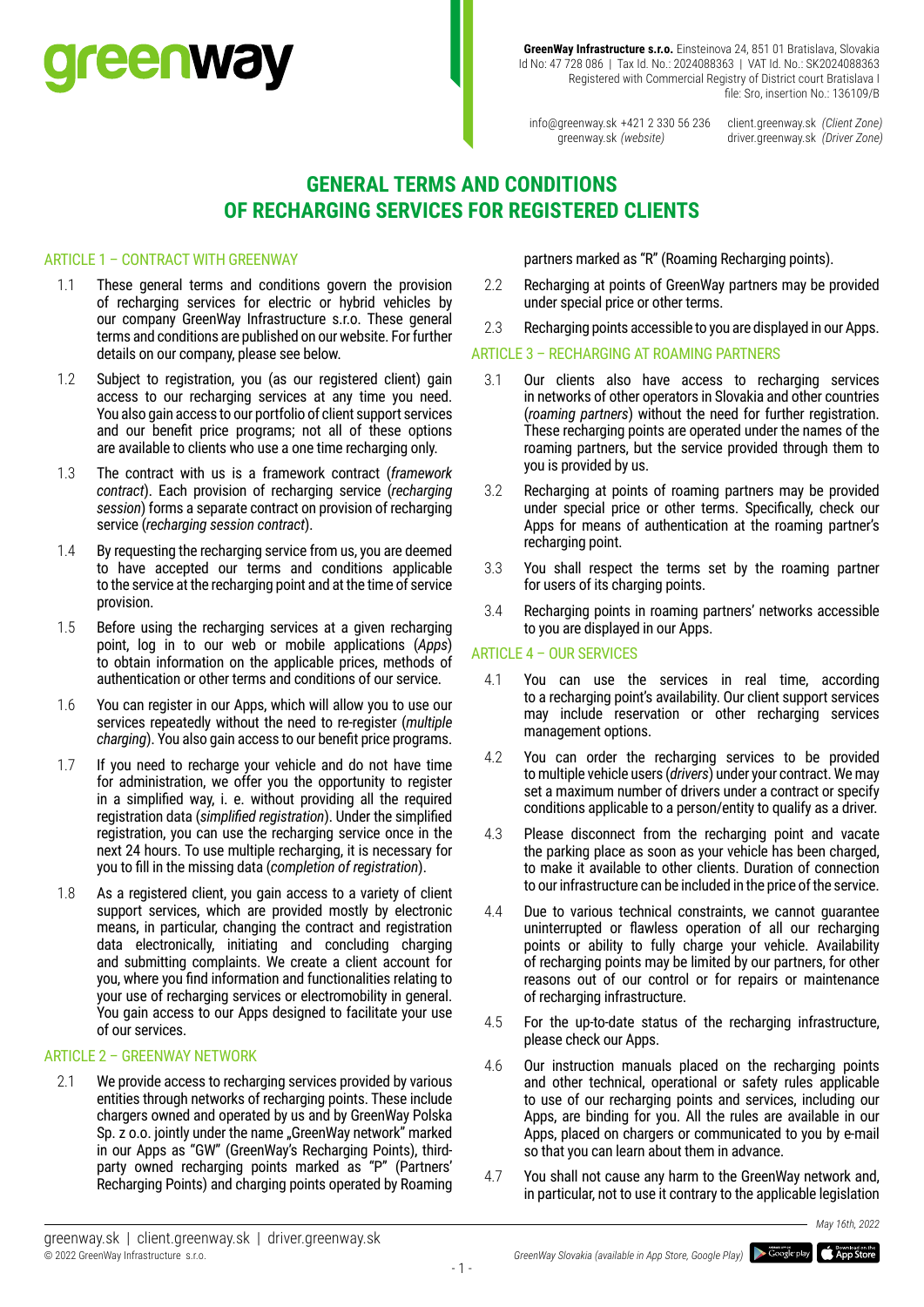and instructions for use of the recharging points. This also applies to recharging points owned by our roaming partners.

4.8 You shall protect your access credentials and authentication means from loss or misuse by any third parties. We will disable the authentication means upon your request, but you remain liable to pay the price of services used through them until the point they are disabled.

## ARTICLE 5 – PRICE AND PAYMENT CONDITIONS

- 5.1 Our recharging services are paid services.
- 5.2 Our prices are structured and include various price components, rates and conditions of their applicability (price programs). As a part of benefit price programs, we also offer programs that include also monthly fee.
- 5.3 You can choose any of our benefit price programs. You can choose a different price program for each driver. If you do not choose a benefit price program, or there is no benefit price program applicable to your recharging for other reason, your recharging session will be priced by the standard price program specified in our current pricelist. The standard price program applies to the recharging session under the simplified registration; subject to completion of registration, you can choose any of our price programs for further recharging services.
- 5.4 Price terms and conditions of our service, including our benefit price programs, are set in the published pricelist of our company. In cases specified in the pricelist, the price on indicated recharging points is made available to you through our Apps.
- 5.5 Please log-in to our Apps for the price applicable to your particular recharging session.
- 5.6 We reserve our right to determine a price for our recharging services, however, we will inform you in advance about changes in prices at GreenWay's own recharging stations. This rule applies also to changes of (including termination of) our benefit price programs.
- 5.7 We offer also various discounts, launch promotional programs, offer free services or grant other benefits or special conditions to our clients. For price benefits applicable to you, please check, in particular, the applicable pricelist, information on our webpage and our Apps and subscribe for our newsletter!
- 5.8 Our pricelist can set prices for other services (such as towing service) and products (such as recharging cards). These payments shall be made under the same terms as applicable to payment for recharging services.
- 5.9 The price for each recharging session becomes due at moment of its provision. The price components, which are not linked to a recharging session (such as fixed or subscription fee) are due at start of time period to which they apply. We may postpone due dates of the payments to a later time (such as the end of the day or calendar month). Information on this subject can be found on our website, in the pricelist, and we will inform you about changes by e-mail.
- 5.10 We will inform you on amounts due at moment when they become due at the latest. We will invoice our services by electronic invoice. We may issue the invoice after due time of the payment; time of issue of the invoice does not give reason for any delay of the payment. For details of the applicable policy, please see the pricelist.
- 5.11 We have the right to suspend provision of further recharging

services to you in case you have not paid the amounts due for our services provided. In case of arrears in payment for our services you will also lose your right to use a benefit price program, and the plan with a monthly subscription fee will be changed to a plan without a subscription fee from the first day of the month following the month of arrears in payments. You have the right to return to a benefit price program after paying any outstanding payments.

## ARTICLE 6 – PAYMENT METHOD

- 6.1 To receive our services, you shall enable us to receive payments for recharging services you used from your payment card through our Apps. For that purpose (i) you shall provide us details of your valid payment card, (ii) the card must pass initial authorization at your issuing bank, (iii) you grant consent for storing the card by the payment service provider and its use by us for settlement of payment for your recharging and other services or products provided to you during term of your framework contract and (iv) you should keep sufficient amount of money and take other actions enabling payments from your card on their due date (such as that the card is not blocked, you have sufficient limit for e-commerce transactions).
- 6.2 In case we make more payment methods available to our clients in our Apps, you can replace the card payment by the other payment method under terms and conditions set by us.
- 6.3 To use our services, it is necessary for you to meet the conditions set out in 6.1. during the entire duration of the framework contract.
- 6.4 We may make a request for authorization of your card for an amount not exceeding 50 EUR. Prior to each recharging session, we may also make authorization (reservation of the funds) at your card at the amount not exceeding 50 EUR. Exact applicable amount (which is usually lower than above maximum amount, or even a symbolic amount) is provided for in the pricelist.
- 6.5 By providing your payment card details to payment service provider, you agree that our company is authorized to initiate payments from your card for our recharging services on due dates and in amounts set in accordance with general terms and conditions and pricelist of our company, your price program and reflecting our discounts or other special conditions agreed with you, during term of your framework contract with us (*mandate*). The mandate applies equally to payments for other services or products provided to you by us upon your request.

The mandate above includes the right to initiate multiple payment transactions for fixed as well as variable amounts (such as recurring transactions, future transaction, incl. prepayments, (unscheduled) credential/card-on-file transactions or instalment transactions).

We provide you with refund of all payments, which were not made in line with our mandate, or in regard of which we decide or agree with you to pay the amount (or its part back) to you after the payment has been made. In case the authorization amount becomes debited to your account, it will be subject to refund initiated without delay. We initiate reversals/ adjustments/cancellations of transactions, if necessary, to ensure compatibility of a transaction with the mandate.

Our mandate includes a right to store the card credentials (payment token allocated to your card by the payment



 $-2 -$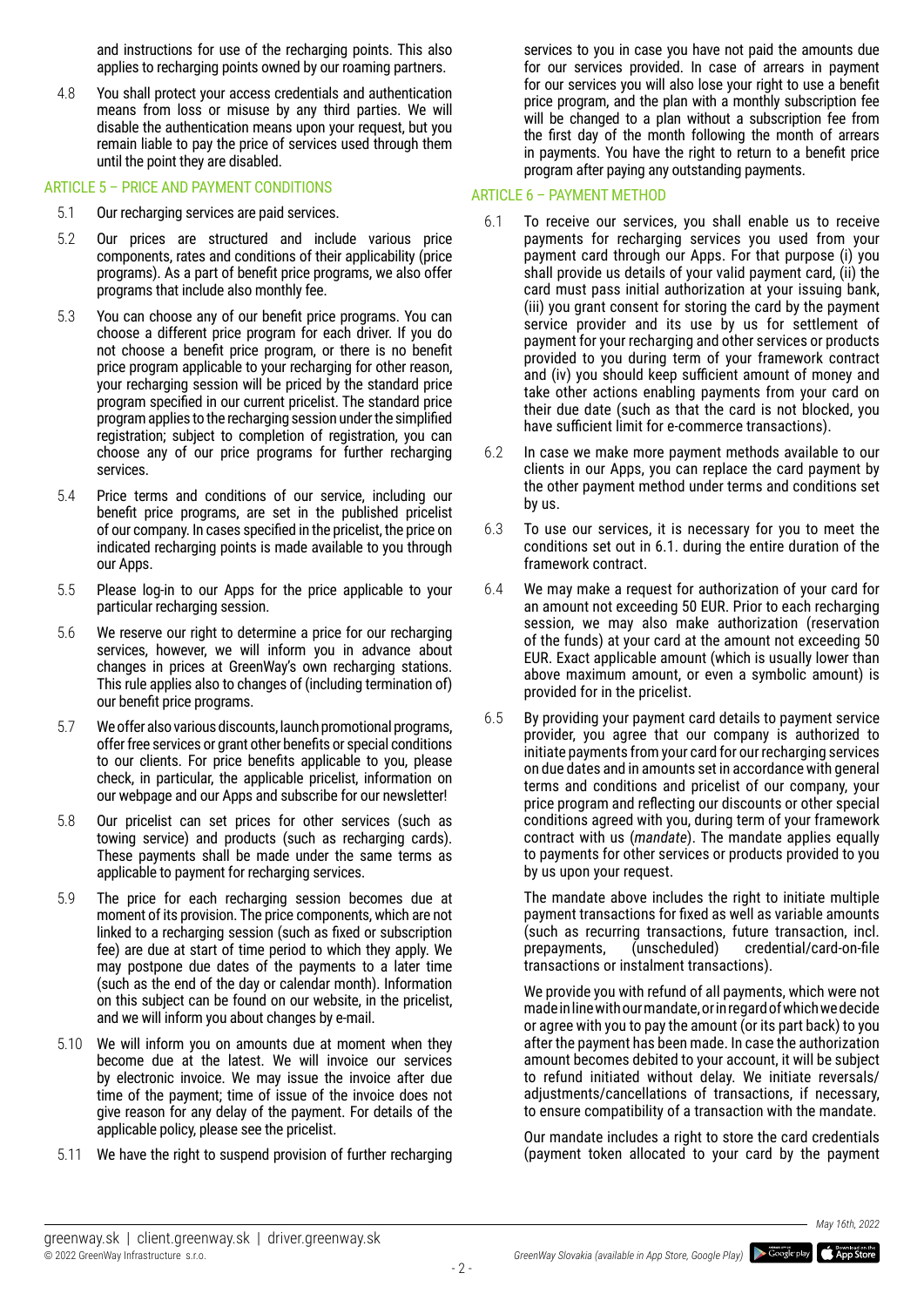service provider storing the card; not card details as such) and use this stored information to initiate transactions within our mandate above.

Our mandate with regard to a particular card exists as long as the card details are stored with the payment service provider. The mandate terminates when you delete the card details or when your framework contract with us terminates.

By providing the card details to the payment service provider, you agree that the payment service provider stores the card on file for our payment transactions to be made in future.

- 6.6 The payment from the card is considered made at moment when the payment service provider makes available to us the information that the payment has been successfully debited from your account. In all other cases, the amount due is paid only after it has been credited to our account.
- 6.7 Types of accepted cards, timing and other conditions or limitations applicable to processing services relating to payments from your card are determined by the relevant financial institutions (such as payment services provider, your issuing bank, card organizations). Payment details are presented in the general terms and conditions of payment published on our website or available through a link to website of the payment service provider.
- 6.8 In case of failure of the card payment, you shall ensure settlement of all your amounts due without delay, in particular, by using access to your card data and payment processing functionalities in your client account in our Apps or by a bank transfer.
- 6.9 Provisions of this Article shall, to the extent possible, apply to other payment methods used by clients.

## ARTICLE 7 - ELECTRONIC COMMUNICATION

- 7.1 You can find information on the terms and conditions of our recharging services in our Apps. These general terms and conditions and our pricelist are available on https://greenway.sk in a form that enables their acquisition, preservation, reproduction and printing.
- 7.2 We communicate with you on contract and service-related issues by using the e-mail address and telephone number you provide us with and by using the Apps. You contact us by using our contact e-mail address, telephone number and our Apps.
- 7.3 You contract our services electronically; you can change them or terminate by electronic means in all cases foreseen by the general terms and conditions and the pricelist.
- 7.4 You may not send illegal information or content, offensive content, misinformation or misleading information, as well as content containing viruses or that may cause disruptions or damage to computer systems, particularly through the contact form available on the Apps.

## ARTICLE 8 – CLIENT INFORMATION

- 8.1 Correct client information is essential for our cooperation. To receive our services, you are required to provide your identification and contact details and keep them updated; you must verify the details upon our request.
- 8.2 Protection of your personal information is ensured in accordance with applicable data protection legislation. For details see the Privacy Policy of our company published on our website.

## ARTICLE 9 – GENERAL LEGAL INFORMATION

- 9.1 Our communication and contract language can be Slovak or English.
- 9.2 By registering, you enter into the framework contract on recharging services with us to be provided under the applicable general terms and conditions and pricelist of our company. To complete registration, you need to fill in the registration form in our web or mobile application and agree to the terms and conditions of our recharging services. We enter the framework contract also based on simplified registration, i.e. by you granting a consent to the terms of our services; the process of completing the registration means supplementing the missing client data and not postponement of the origination of the contract.
- 9.3 The registration form contains functionalities capable of identifying certain errors such as whether you inserted all mandatory data or whether e-mail address and telephone number have correct format; if possible, we will inform you of the nature of the error but you need to make the correction by yourself.
- 9.4 Your framework contract is concluded for an indefinite period of time.
- 9.5 Each particular recharging session contract is concluded by your request made by using the authentication means such as Apps or recharging cards or other RFID devices to receive the recharging service from us. This contract lasts for time period necessary to provide the service and make payment for it. It is governed by terms and conditions of the framework contract and by terms and conditions applicable to the particular recharging session. Validity of the framework contract forms pre-condition for any particular recharging session contract.
- 9.6 Please note that in order to receive the recharging services you need to comply with the obligations under our general terms and conditions and our pricelist.
- 9.7 We keep records of the up-to-date version of your contract(s) and can provide it to you at any time upon your request.
- 9.8 The contract(s) between us shall be governed by the law of the Slovak Republic.
- 9.9 Any disputes, which may arise in connection with your contract(s), shall be settled by the courts of the Slovak Republic.
- 9.10 Annex to these general terms and conditions provides for specific provisions relating to consumers' rights and other regulatory issues.

## ARTICLE 10 – CHANGE OF TERMS AND CONDITIONS

- 10.1 We reserve the right to determine and make any changes to (including termination of) the general terms and conditions and our pricelist, the registration form, the client account, portfolio of client support services, Apps, our technical rules and any other elements forming our business operation.
- 10.2 The reasons for changing these general terms and conditions can include (i) change of applicable legislation or requirements of competent authorities, (ii) change of external factors relevant for recharging services and electromobility (such as technology or market development), and (iii) changes of our specific internal conditions (such as investment cost or new business solutions).

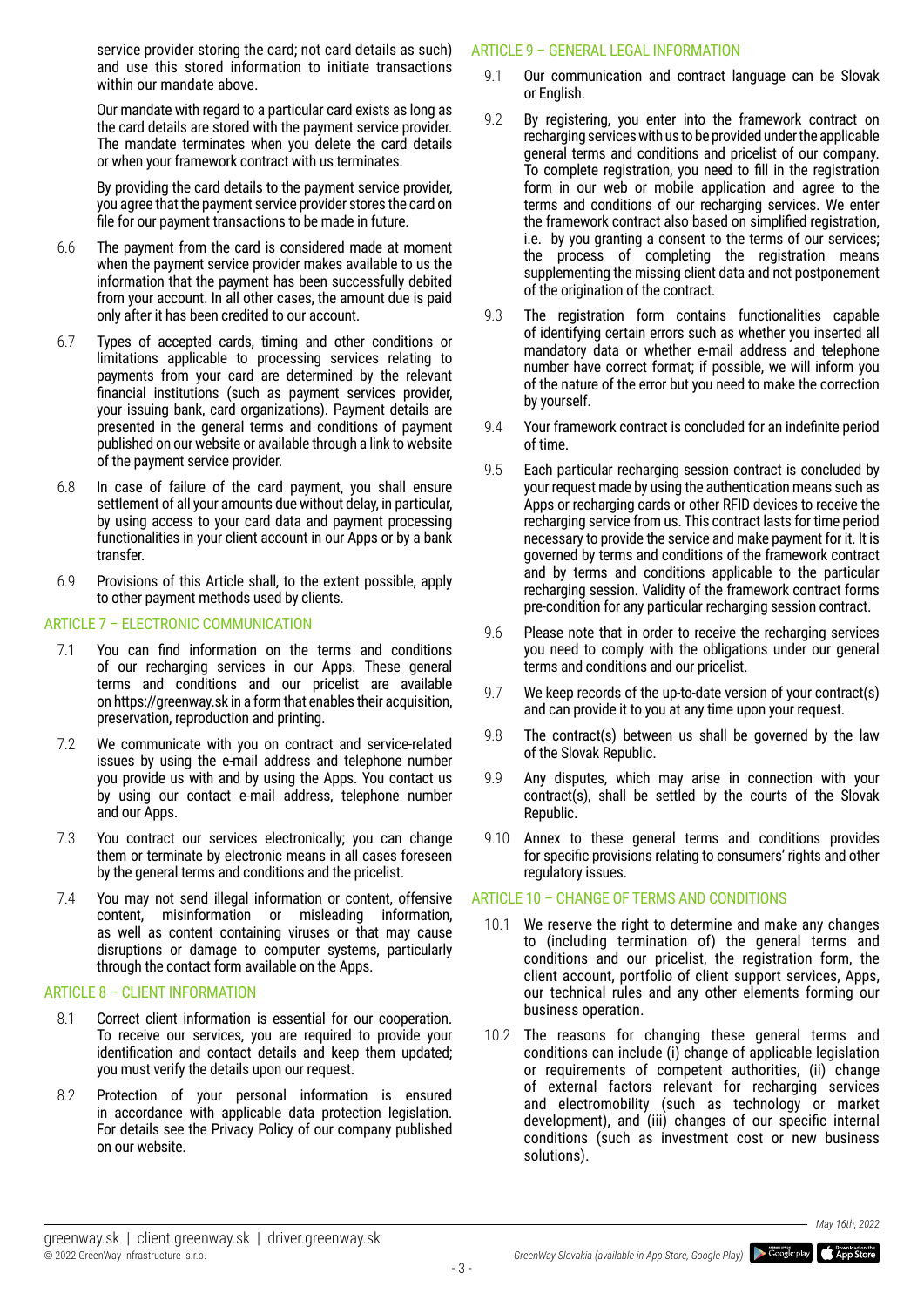- 10.3 We will inform you about changes to the terms and conditions at least 14 days in advance. In case you disagree with the changed terms of our services, you may discontinue their use and terminate our contract with immediate effect.
- 10.4 By requesting the recharging service after the changed terms start to apply, you are deemed to have accepted the new terms.

## ARTICLE 11 – SUSPENSION OR TERMINATION

- 11.1 We have the right to suspend (or postpone start of provision of) our recharging services to you if (i) you are in breach of your obligations towards us, or (ii) in cases, (until) when you do not take the action(s) we require from you as condition for you to receive the services, (iii) it is required under applicable legislation.
- 11.2 Each of us can terminate the framework contract (i) due to breach of obligations of the other party by withdrawing from the contract with effect from delivery of the notice, or (ii) irrespective of a cause, by filing a notice to take effect as of the end of a calendar month with at least 15-day

notice period. Each consumer has the right to withdraw from the framework contract within 14 days without giving any reason (for details see Annex).

## ARTICLE 12 – DATE OF EFFECT

- 12.1 These general terms and conditions are issued on 16th May, 2022, and shall apply from 1st June, 2022, except as provided in 12.2 below.
- 12.2 The general terms and conditions will apply for a client from an earlier date, on which (i) the new client registers for our services, or (ii) the existing client decides to accept and comply with these general terms and conditions.
- 12.3 These general terms and conditions shall replace previous general terms and conditions of our recharging services.
- 12.4 Applicability of these general terms and conditions is automatically connected with applicability of the pricelist of our company issued on 16th May, 2022, and shall apply from 1st June 2022 which is issued on the basis of clause 5.4 and others of these terms and conditions.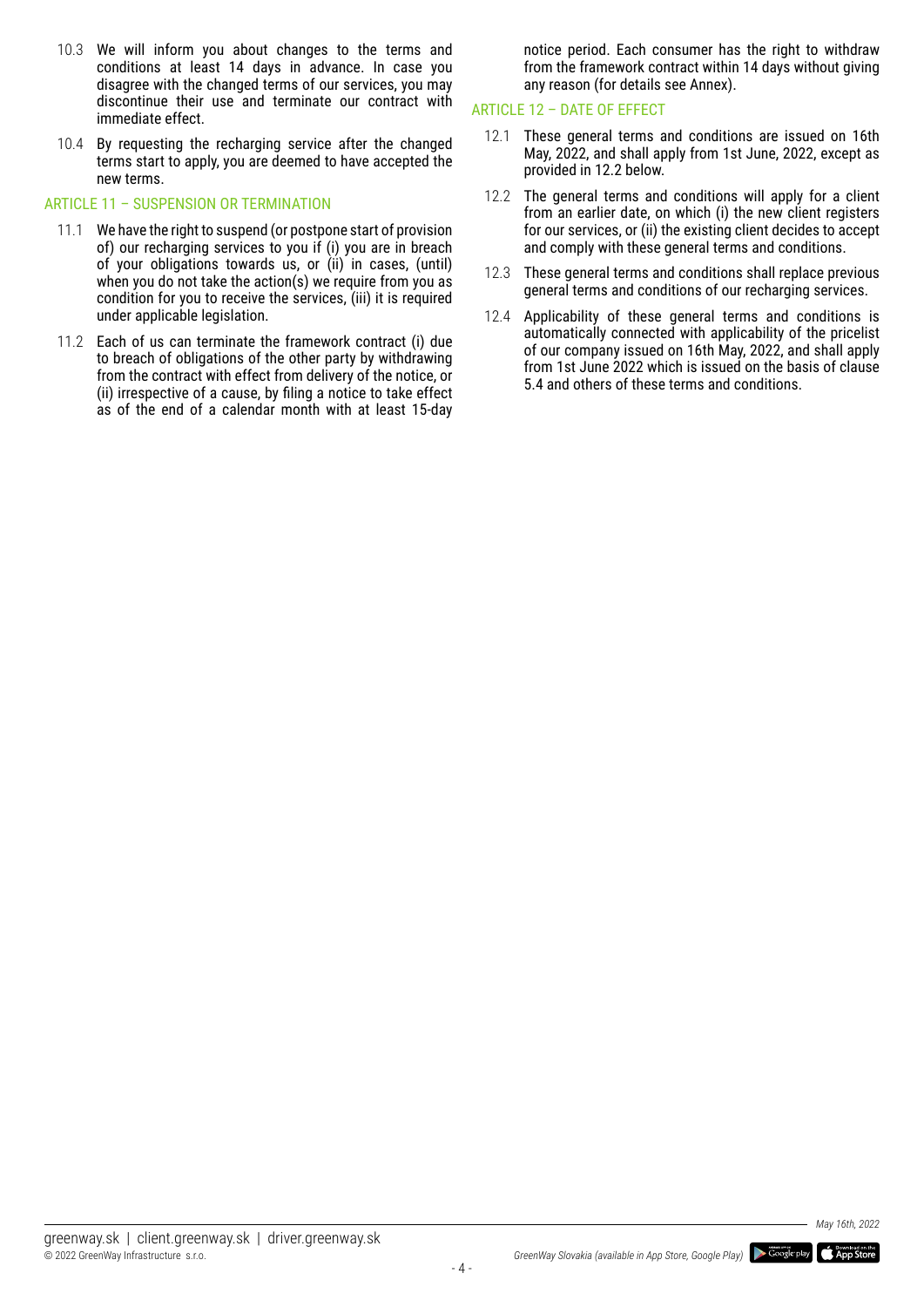## **ANNEX**

# **PROVISIONS RELATING TO CONSUMERS' RIGHTS AND OTHER REGULATORY ISSUES**

## **INSTRUCTIONS ON WITHDRAWAL BY A CONSUMER**

## Right of withdrawal

You have the right to withdraw from the contract within 14 days without giving any reason. The withdrawal period will expire after 14 days from the day of the conclusion of the contract. To exercise the right of withdrawal, you must inform us of your decision to withdraw from this contract by an unequivocal statement (e.g. a letter sent by post, fax or e-mail). You may use the attached model withdrawal form, but it is not obligatory. To meet the withdrawal deadline, it is sufficient for you to send your communication concerning your exercise of the right of withdrawal before the withdrawal period has expired.

## Effects of withdrawal

If you withdraw from the contract, we shall reimburse to you all payments received from you, without undue delay and in any event not later than 14 days from the day on which we are informed about your decision to withdraw from this contract. We will carry out such reimbursement using the same means of payment as you used for the initial transaction, unless you have expressly agreed otherwise; in any event, you will not incur any fees as a result of such reimbursement. If you requested to begin the performance of recharging services during the withdrawal period, you shall pay us an amount which is in proportion to what has been provided until you have communicated us your withdrawal from this contract, in comparison with the full coverage of the contract.

## **COMPLAINT HANDLING POLICY**

If you are a consumer, you have the right to seek remedy from us with regard to defects of our services including payment processing. You can request the proper provision of the service in accordance with our terms and conditions and compensation of damages, if you incur any. You should make a complaint at contact details at first page of these terms. We decide on how to solve your complaint (i) without delay, (ii) in complicated cases, not later than in 3 working days, or (iii) if a complex evaluation of the technical state of the service is required, or in other justified cases, not later than in 30 days. We resolve your complaint (i) immediately, or (ii) in justified cases, later, however, not later than in 30 days from the day of submission of the complaint. In case of our delay to resolve your complaint duly and in time, you may terminate the contract with immediate effect.

## **ALTERNATIVE DISPUTE RESOLUTION FOR CONSUMERS**

If you are a consumer, you have the right to submit a dispute resulting from this contract to the alternative dispute resolution body (for details and ADR entities, please see https://www.mhsr.sk/obchod/ochrana-spotrebitela/alternativne-riesenie-spotrebitelskych-sporov-1). You may proceed so if we decline your complaint or fail to settle it in 30 days from the day of its submission.

## **SUPERVISON AUTHORITIES**

Our activities are supervised by Slovenská obchodná inšpekcia (Slovak Trade Inspection), Ústredný inšpektorát (Central Inspectorate), P.O.BOX 29, Bajkalská 21/A, 827 99 Bratislava, and Úrad pre reguláciu sieťových odvetví (Regulatory Office for Network Industries), P.O.BOX 12, Bajkalská 27, 820 07 Bratislava.

## **CODES OF CONDUCT**

Our company does not subscribe to any codes of conduct of third parties.

#### **LIABILITY FOR DEFECTS**

Liability for defects is inapplicable since our company supplies services and not products.

**FUNCTIONALITY, INCLUDING APPLICABLE TECHNICAL PROTECTION MEASURES, OF DIGITAL CONTENT**

Technical security is ensured through use of TLS or SSL protocols and in standards required for processing of card payments.

## **ANY RELEVANT INTEROPERABILITY OF DIGITAL CONTENT WITH HARDWARE AND SOFTWARE**

The use of the electronic means of communication requires access to the internet, access to Apps, including platforms and software versions required for use of the mobile applications, enabled JavaScript and Cookies, active e-mail account and possibility to receive and send e-mail messages.

**THE COST OF USING THE MEANS OF DISTANCE COMMUNICATION FOR THE CONCLUSION OF THE CONTRACT**

The cost is calculated at the basic rate.

## **WHERE APPLICABLE, THE MINIMUM DURATION OF THE CONSUMER'S OBLIGATIONS UNDER THE CONTRACT**

No minimum duration of consumer's obligations under the contract is set.